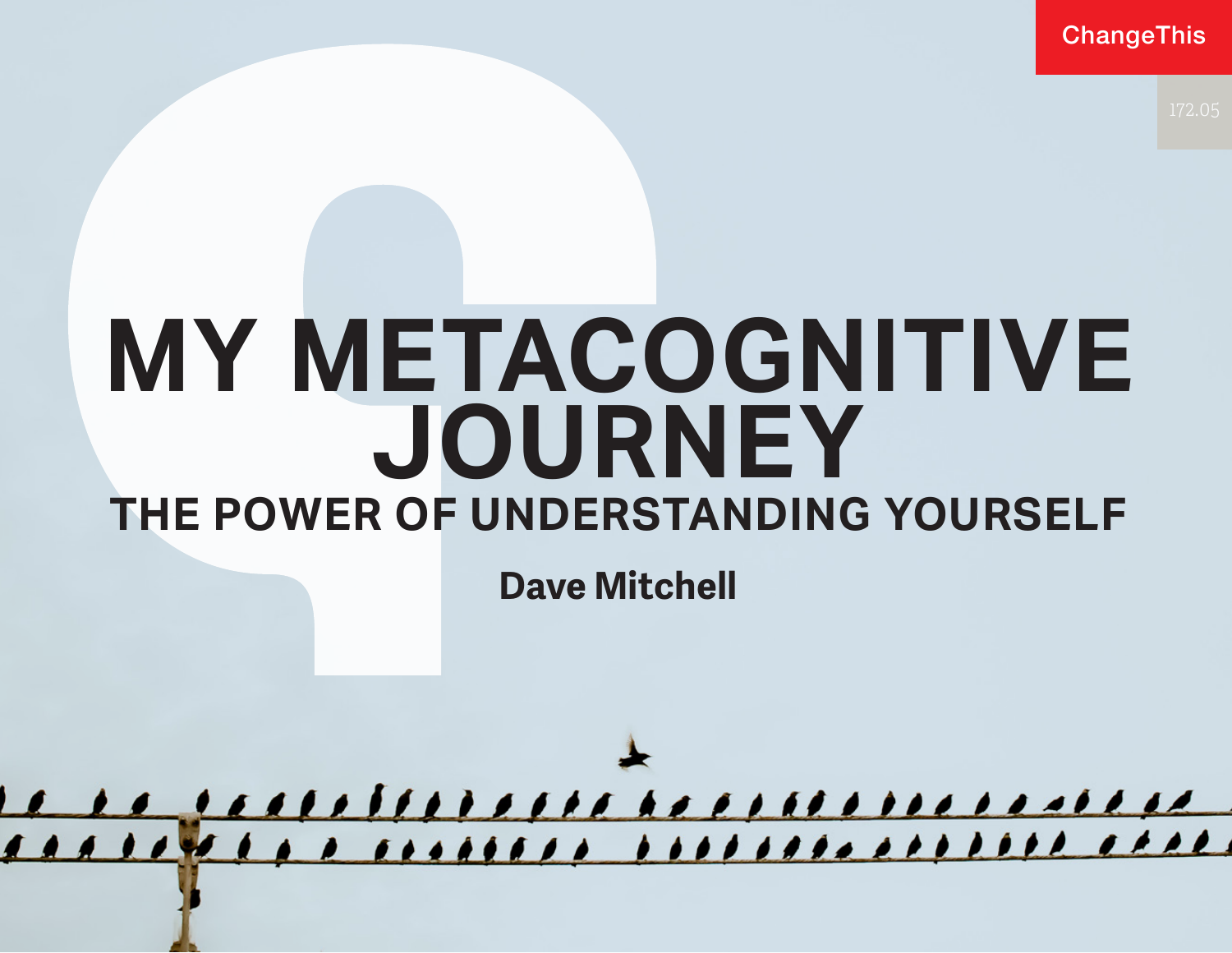# **People have always**  fascinated me. More specifically, it is their behaviors

that capture my attention. The origins of this fixation can be traced to my experiences as a boy. My mother was a caring, funny, smart woman—when she was sober. Unfortunately, most days her behavior would devolve from her better self into a state of unpredictability, volatility and—well—just plain meanness. My mom was a mean drunk. To escape her wrath, I would head to the woods that surrounded our house with my dog Red and engage in metacognition—the fancy term for thinking about the way you think. It would be many years before I would learn the meaning of the term, but I was a practitioner before the age of 10.

I feel fortunate that my mother's struggles became the catalyst for growth for me. There are many examples of the damage that alcoholism and drug addiction have on the family of the person with the disease. In my case, learning to navigate her behavioral changes developed both an interest in, and an acumen for, understanding how people think. What began as an effort merely to survive a turbulent home transitioned into a career of educating others on the nuances of human behavior.

Shortly after I started the educator/author stage of my career in 1995 with the foundation of the Leadership Difference Inc., I identified a simple vision: "To positively affect the life of every person I meet." The genesis of that mission statement represents an important moment in my life that I will explain later. A large percentage of the work I perform is helping people understand the behaviors of their co-workers, family and friends. This effort generated the book *Live and Learn or Die Stupid*—inspired by the personal attributes that promote success and happiness in our lives and dedicated to my father who passed away in 2005.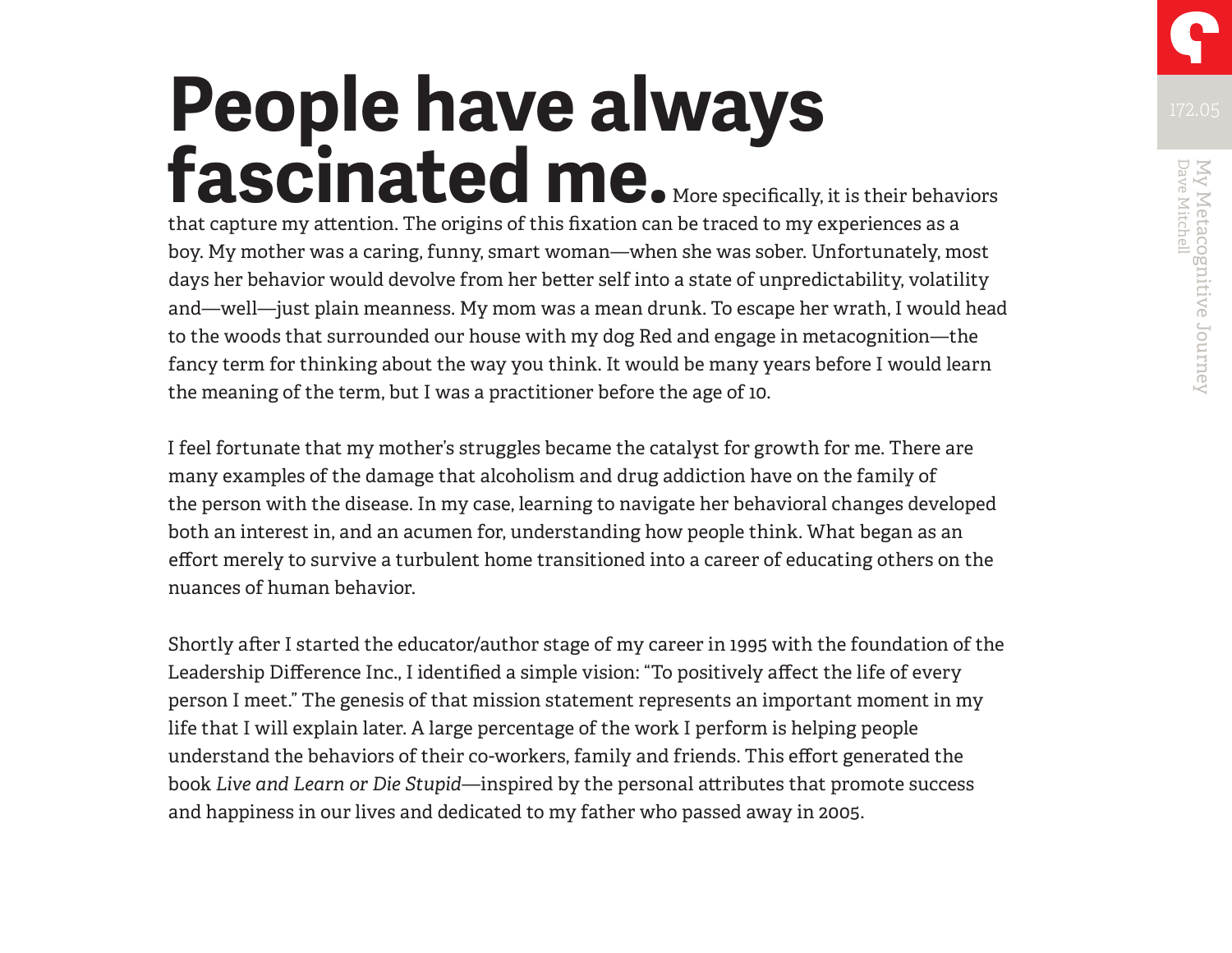Eight years later, my most popular seminar—*The Power of Understanding People*—became my second book. It was in this book that I provided a model for readers to appreciate why we behave differently and why some people are easier for us to communicate with than others. It was an Amazon Editor's Choice for Best Business Book of the Month upon its release and continues to sell well as a guide for leadership, selling skills, customer service and personal relationships. In this era in which civil discourse is becoming increasingly rare, I am proud to have contributed a book that promotes a better understanding of each other.

After the release of *The Power of Understanding People* in 2013, I continued to deliver the keynote and seminar of the same name to over 100,000 people. It was during this period that I discovered something that had not occurred to me. While people are interested in better understanding the behaviors of others, they are even MORE interested in understanding themselves. It hadn't occurred to me that the long-term value of my long walks in the woods with Red and honing of my metacognitive skills would be to provide guidance for others to do the same. My mom's challenges had provided the impetus for me to ponder my own feelings, behaviors, tendencies and attributes. I was surprised how many others had not spent time "in the woods." While the reason I was there may have been toxic, the result of the trips was anything but.

What began as an effort merely to survive a turbulent home transitioned into a career of educating others on the nuances of human behavior.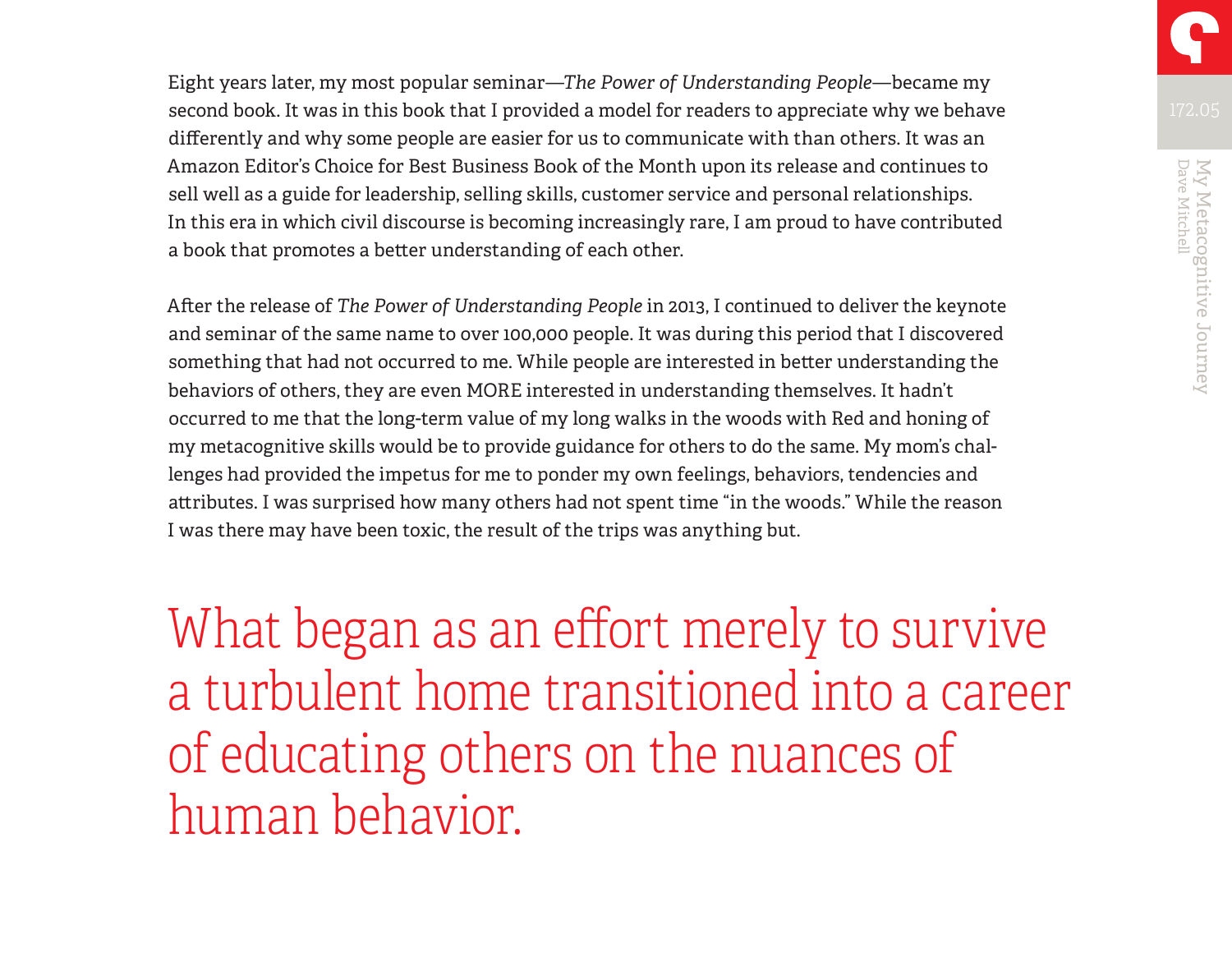The muse for the book *The Power of Understanding Yourself* arrived when my lovely bride and I moved to the Walla Walla Valley wine region in 2015. Surrounded by the wine culture, I experienced the beauty of grapes being transformed into fine wine. As a certified advanced sommelier, I was already educated on this process, but witnessing it first hand inspired an epiphany in me. The journey from vine to wine was analogous for our own journey to understand ourselves and pursue a path to becoming our best Me. A winemaker is responsible for extracting the juice of the grape and creating a wine that expresses its essence in the best possible way. Metacognition is the critical component of identifying the qualities within us and extracting the best Me. That was the purpose of *The Power of Understanding Yourself*. I not only wanted people to have a better understanding of themselves, I wanted them to aspire to be the best possible version.

It was not just my immersion in the wine world that served as a catalyst for this book. My M.Ed. is in Global Human Resources Development from the University of Illinois—Urbana Champaign (Go Illini!). Global Human Resources Development involves a large dose of organizational development and between my educational background and 12 years working in the corporate world in human resources development, I have substantial experience in leading change. Many of the same best practices used to help companies create a high-performance culture are applicable to our own transformation as individuals. To that end, The Power of Understanding Yourself includes numerous exercises designed to help the reader identify and appreciate their unique gifts, tendencies, preferences, strengths and vulnerabilities. The key to transformation is deceptively simple: identify your current state, aspire to a desired future state, develop a strategy from moving from the former to the latter. That is the core process behind The Power of Understanding Yourself.

Perhaps the most satisfying development associated with writing a book is when you as the author stumble upon a revelation in the middle of the process. For this book, I came to understand the answer to a question that I am often asked and have struggled to answer for many years. So many times, I am approached by an attendee and asked, "Can people change?"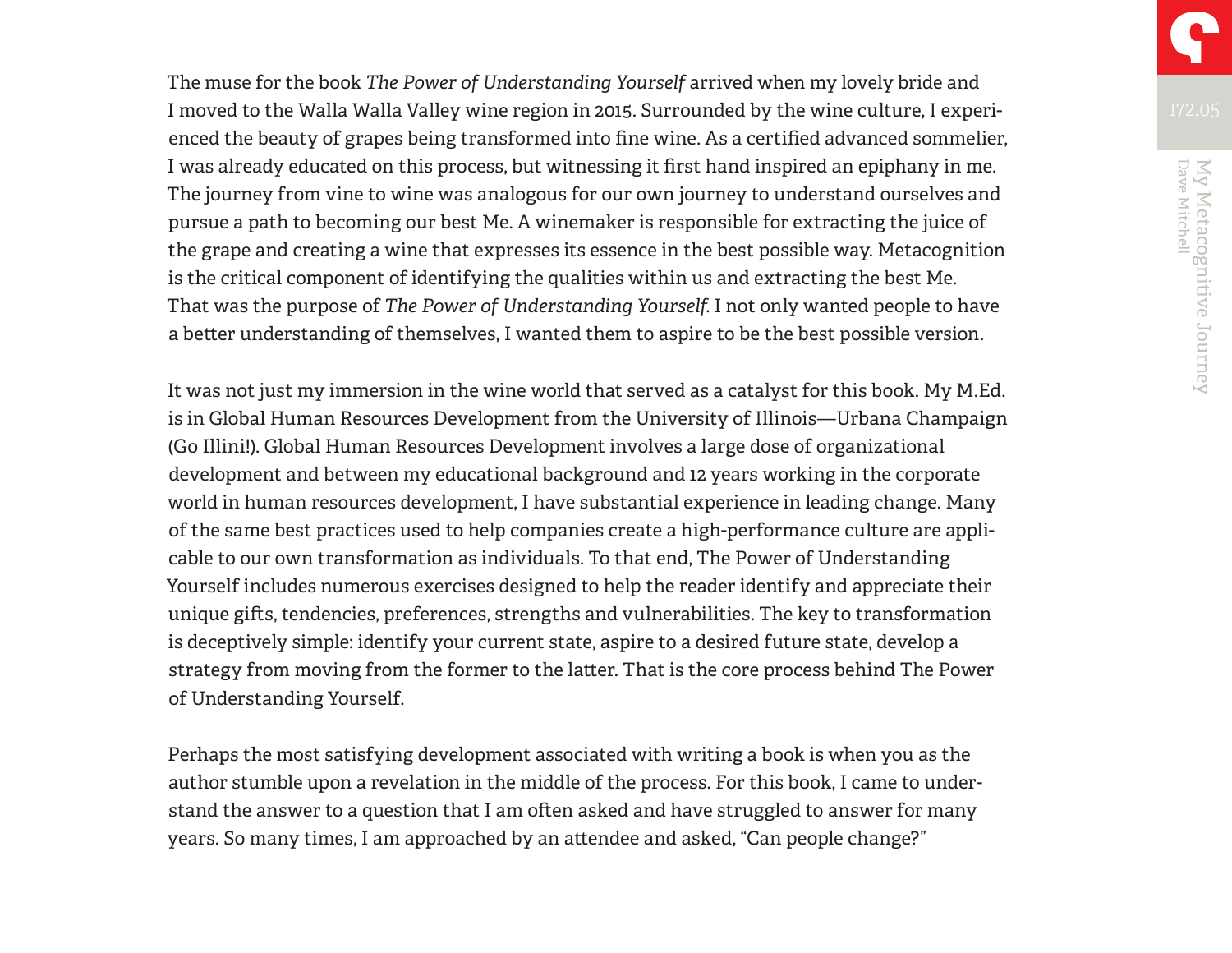I always wonder about the motivation behind that inquiry. Are they asking because there exists something in themselves that they want to change? Is there someone in their life for whom they hope change is possible? After I speak, there is rarely enough time to sufficiently explore the context of the query, so I am left to a short response. Before writing this book, my answer was, "Theoretically, yes, but pragmatically, it is relatively uncommon." In retrospect, that was an insufficient response. It hardly does justice to the complexity of cognition and context. While creating *The Power of Understanding Yourself*, I arrived at a better—and more hopeful understanding of the prospects of a person changing.

The fact is, we ARE changing, even if we don't recognize it. Most of this change is so gradual it is like tracking the progress of a glacier. This form of personal change may be hard to detect without utilizing some formal metacognitive exercises over the span of your life. Still, I think most of us would agree that who we are, what we are most proud of relative to ourselves, what we are working to improve, what we value and what we aspire to be have changed significantly over time. The way I would have defined myself today, in my fifties, would have been nearly inconceivable to the twenty-four year old version of me. The realization of this type of change wasn't the new insight that I experienced in writing the book, and it probably isn't the type of change that most people are referencing when they ask me those questions after an event. My sense is that they meant, "Can people change quickly?" I have now radically amended my waffled response to a resounding, "YES!" But there are still conditions.

From my perspective, three things must exist to create the impetus for immediate change. First, there must be a point of ignition. This is a moment in time that is so compelling that it galvanizes the attention of the individual. It can be a very positive experience, it can be a very negative experience, it can be a deeply emotional experience or it can be just a sudden, powerful realization that is the culmination of a lifetime of experiences. But there must be a distinct moment in time that commands the attention of the individual.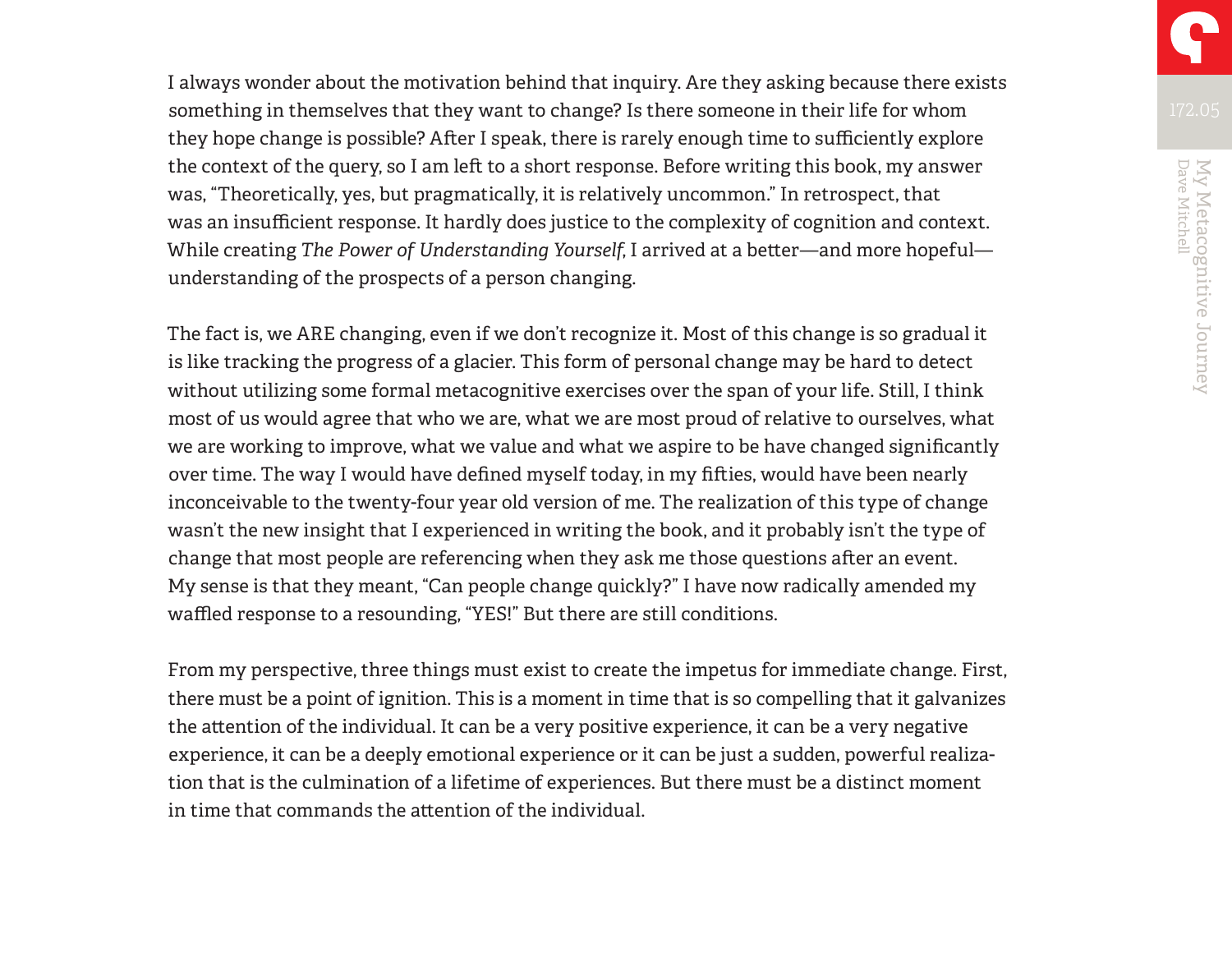I call it a point of ignition because it reminds me of the moment that a fire is started. In the world of wine, the point of ignition is harvest. Harvest occurs after a lengthy growing season during which the grapes change ever so slowly until one day, one moment, the brix level, the acidity, the taste of the grapes, the texture of the seeds are all perfectly aligned. It is at this moment that a grape is most ready to become the best possible wine. The same is true for the individual. Sudden change begins when the person experiences the point of ignition.

Once a person encounters a point of ignition, they must have the capacity and willingness to engage in metacognition. While the point of ignition is the fuel for self-examination, one must still have the ability. Think of it like this. At some point during adolescence you realized how valuable it would be to know how to drive a car. That is the point of ignition. However, you still don't know how to drive the car. Learning how to engage in metacognition is like learning how to drive a car. It gives you the skills to go places that you could not reach before. It is this part that often becomes a barrier to an individual's sudden change. Even if the person has a point of ignition, there is no guarantee they possess the skills to look inside themselves to determine what they need to do differently.

The fact is, we ARE changing, even if we don't recognize it. Most of this change is so gradual it is like tracking the progress of a glacier.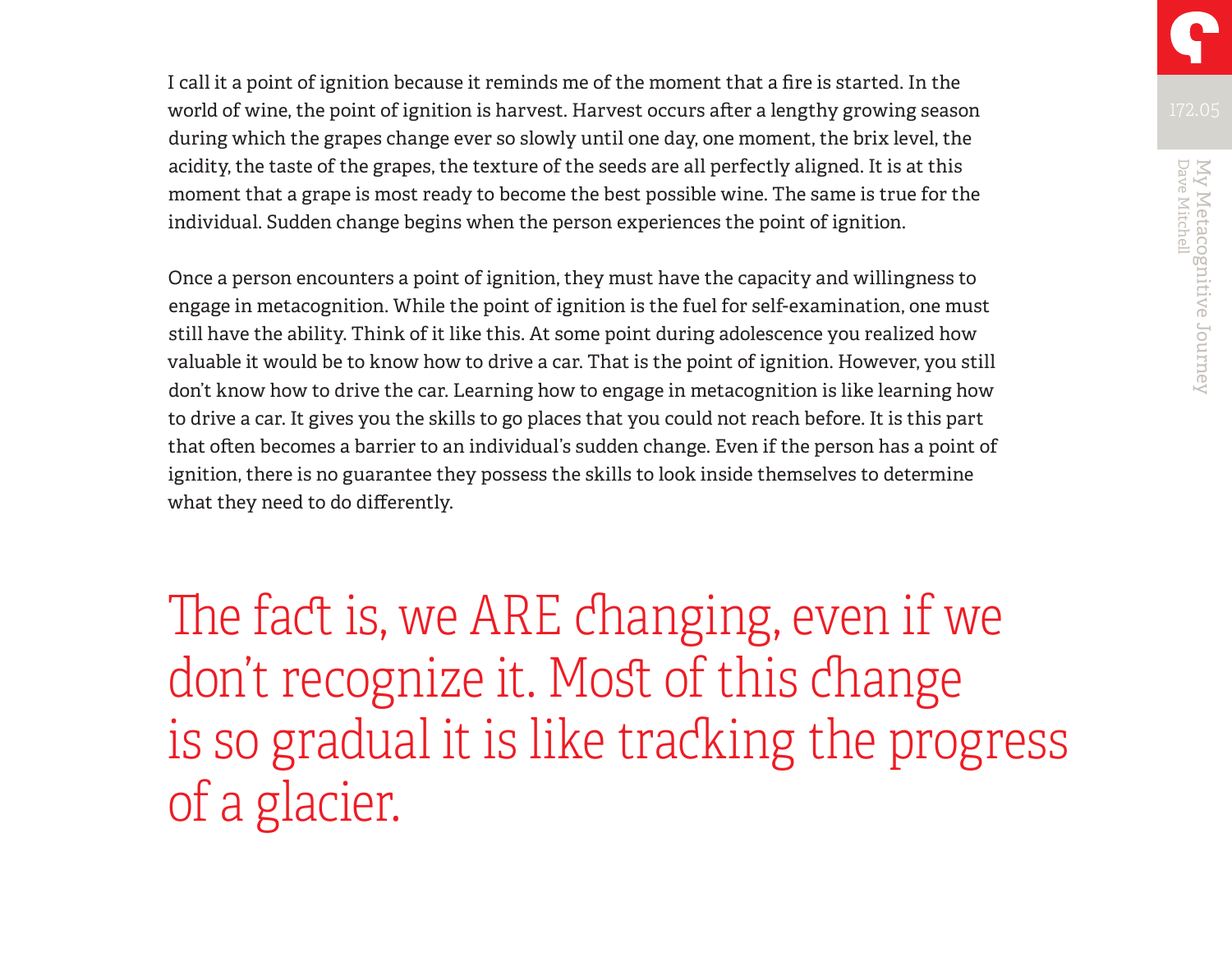Finally, there must be a passionate desire to move to this desired future state. As the cliché goes, "change is hard." Most of the change we have experienced in life has been forced upon us. And, frankly, much of that change was relatively minor as it relates to its immediate impact on us. These are the types of changes that we experience on that glacial like path. Sudden change is far more difficult and, as such, requires a much greater level of commitment. Every January, my gym is packed with people who have vowed to change their exercise habits. By March, the population has returned to its normal level. The few that remain are those that have a passion for fitness. Changes to your mindset are even harder than changes to your body shape.

So sudden individual change involves:

- **• A point of ignition**
- **• Profound metacognitive skills**
- **• A passion to achieve the desired future state**

My explanation for the non-committal nature of my answer all those years is that I subconsciously realized how hard it is to experience all three of those. Many, perhaps most, people never experience the point of ignition. As Henry David Thoreau famously wrote, "The mass of men leads lives of quiet desperation." Our society is noisy. Life can seem to be simply a series of distractions (I think I saw that on an episode of The Sopranos). It is hard to pay attention to the most important parts of our life, to engage in metacognition, to generate passion for a desired future state when there are selfies to post on Facebook, Twitter timelines to check and texts in need of reply. It is also quite possible that my previous answer was a bit of projection. I consistently struggle with an over active mind.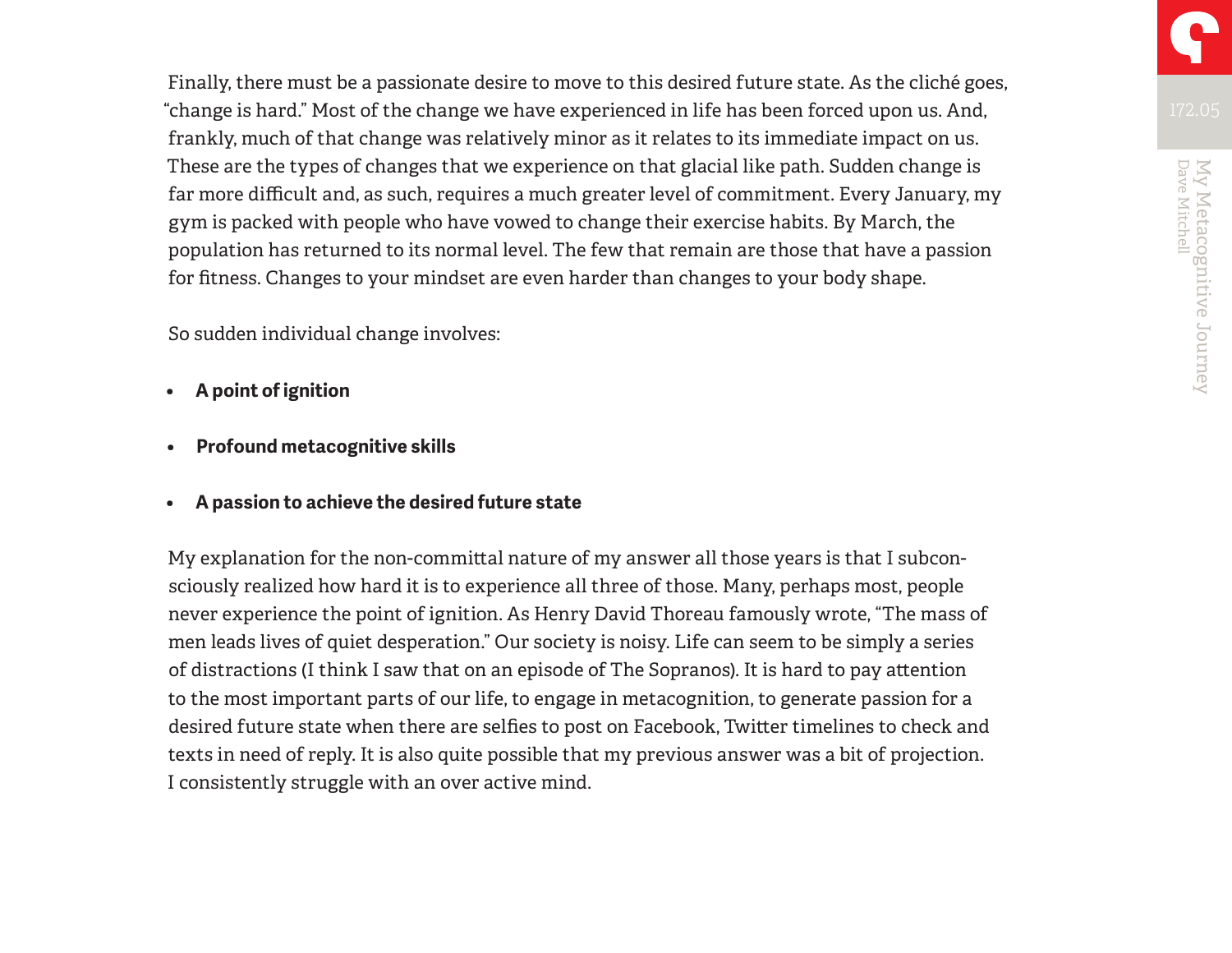I do know that sudden change is possible now. In a case of "physician heal thyself," this realization was a product of writing the book. As I introduced each stage in the process of becoming your best Me, I also completed the exercises. The planned purpose of this approach was to ensure that the process developed in a simple, straightforward sequence so the reader would achieve the intended results. The unplanned consequence for me was the realization that I had experienced one of these sudden changes back in 1995. In the language of wine, 1995 was a transformative vintage for Dave Mitchell.

Professionally, 1995 was the year that I decided to leave the corporate world despite having had significant success. That alone could be viewed as a point of ignition as it was the culmination of many life experiences pointing me toward radically rethinking my professional journey. Still, that decision wasn't the result of tremendous and extensive metacognition or even driven by a passion. It was more related to fleeing unhappiness than moving purposely to a desired future state. The evidence for this was clear when I recently found an old notebook full of my ideas for my new company. Twenty-three years later, my work today bears almost no resemblance to what I outlined in my original business plan. That's because my true point of ignition had not yet occurred. The actual point of ignition would arrive shortly after I started my own company while on a trip with my lovely bride to Romania. It involved a castle, a dungeon, a coffin and… maybe… something supernatural.

Suffice it to say that I returned from my trip to Europe having had a dramatic point of ignition. I engaged in many hours of intense metacognition and emerged with a passion to pursue a desired future state. The Leadership Difference, Inc. ceased to exist as a business and was born again as a personal crusade—the crusade captured in my mission statement.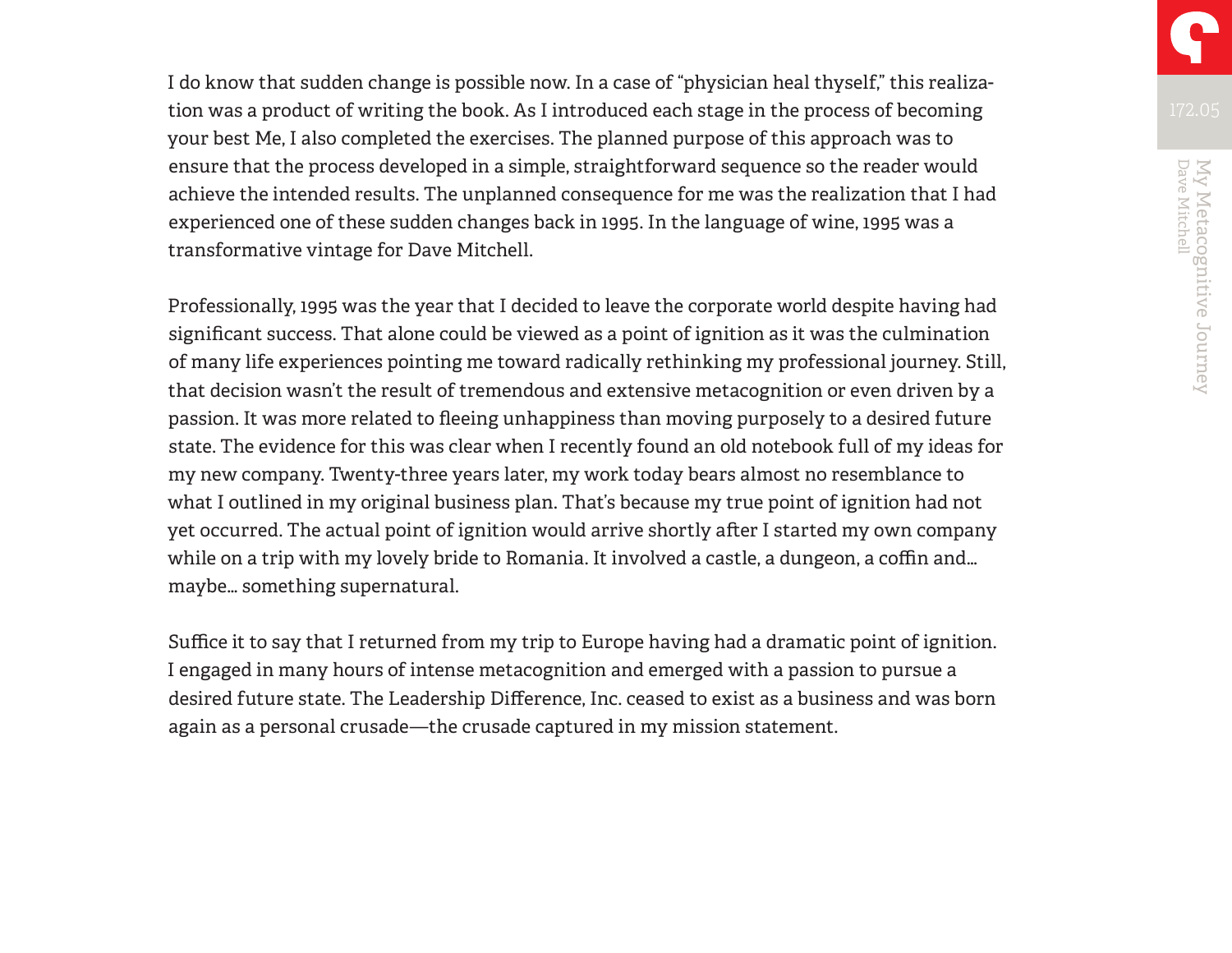All those long walks in the woods with my dog Red, escaping the maelstrom of my home had prepared me for what I wanted to become. But for a moment in time—a point of ignition in Transylvania, I may have never made this sudden shift. It was only during the writing of the book that I came to understand the power of that single life event in galvanizing my change. This shift, now culminating so many years later with the book *The Power of Understanding Yourself.*

This metacognitive journey never ends—it just veers down new paths. Being the best Me for all of us is a continual process of understanding ourselves, recognizing the impact of life on our current state and aspiring to a better future state. That is the purpose of the book and writing it is a large part of the purpose of my life—"**to positively affect the life of every person I meet." a**